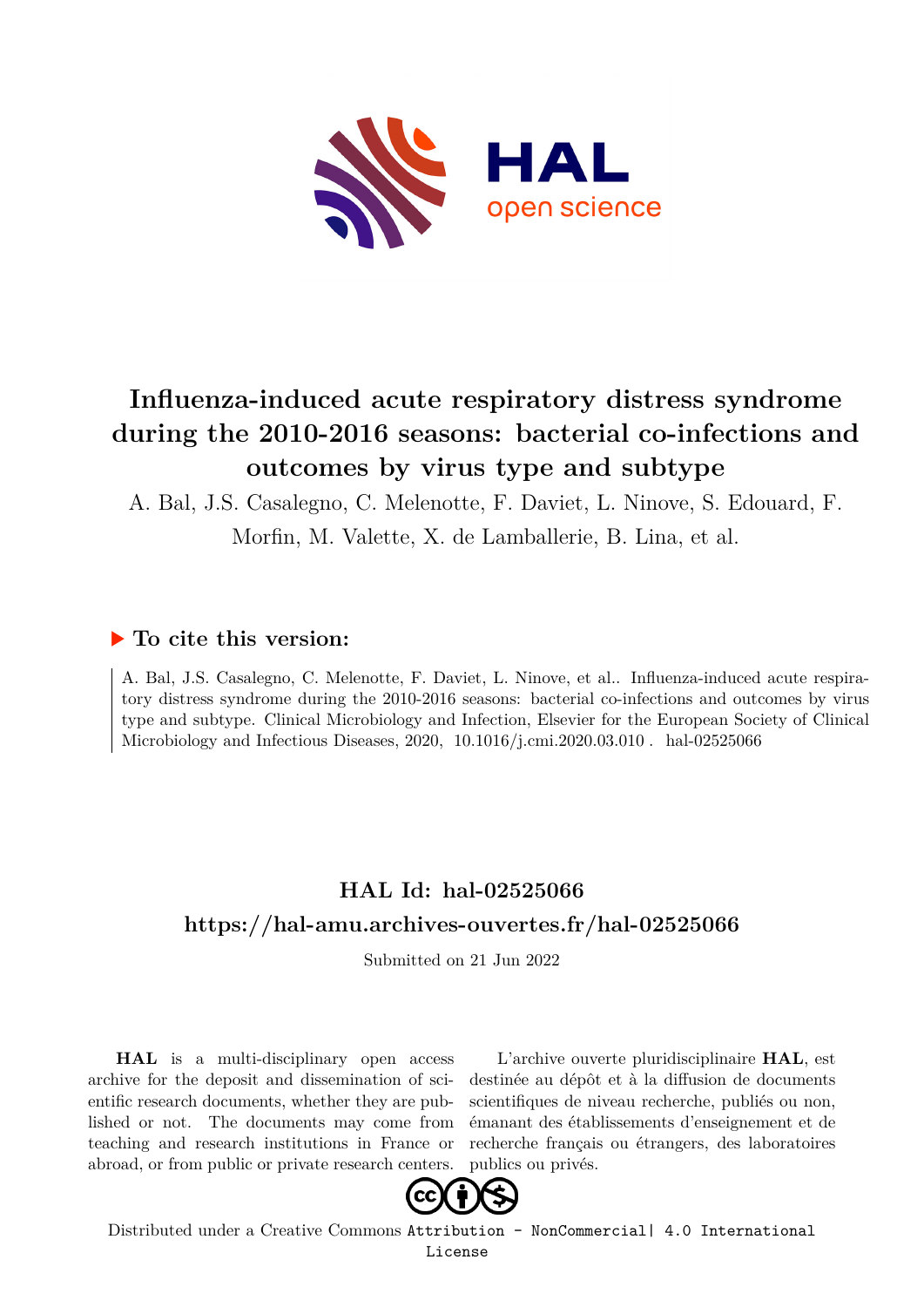# 1 **Influenza-induced acute respiratory distress syndrome during the 2010-2016**  2 **seasons: bacterial co-infections and outcomes by virus type and subtype**

- 3 A. Bal<sup>1,2</sup>, JS. Casalegno<sup>1,2</sup>, C. Melenotte<sup>3</sup>, F. Daviet<sup>4,5</sup>, L. Ninove<sup>6</sup>, S. Edouard<sup>3</sup>, F. Morfin<sup>1,2</sup>,
- 4 M. Valette<sup>1,2</sup>, X. De Lamballerie<sup>6</sup>, B. Lina<sup>1,2</sup>, L. Papazian<sup>4,5</sup>, A. Nougairède<sup>6</sup>, S. Hraiech<sup>4,5</sup>
- <sup>1</sup> Laboratoire de Virologie, Institut des Agents Infectieux, Groupement Hospitalier Nord, Hospices Civils de Lyon,<br>6 Lyon, France Lyon, France
- 7 <sup>2</sup>Univ Lyon, Université Lyon 1, CIRI, Inserm U1111 CNRS UMR5308, Virpath, Lyon, France
- 8 <sup>3</sup>Aix Marseille Univ., IRD, AP-HM, MEPHI, IHU Méditerranée Infection, Marseille, France
- 9 <sup>4</sup> Service de Médecine Intensive Réanimation, APHM, Hôpital Nord, Marseille, France
- <sup>5</sup> 10 <sup>5</sup> CEReSS Center for Studies and Research on Health Services and Quality of Life EA3279, Aix-Marseille University, France University, France
- 12 <sup>6</sup>Unité des Virus Emergents (UVE: Aix- Marseille Univ., IRD 190, INSERM 1207, IHU Méditerranée Infection),
- 13 Marseille, France
- 14 **\* Correspondance:** Sami Hraiech, M.D, Ph.D.
- 15 Service de Médecine Intensive Réanimation, APHM, Hôpital Nord, Marseille, France
- 16 CEReSS Center for Studies and Research on Health Services and Quality of Life EA3279,
- 17 Aix-Marseille University, France
- 18 Email: sami.hraiech@ap-hm.fr
- 19 **Keywords:** influenza, A(H1N1)pdm09, syndromic testing, bacterial co-infections, acute
- 20 respiratory distress syndrome
- 21 **Running title:** Outcomes of influenza-induced ARDS
- 22 **Manuscript words count:** 1139
- 23 **Abstract words count:** 247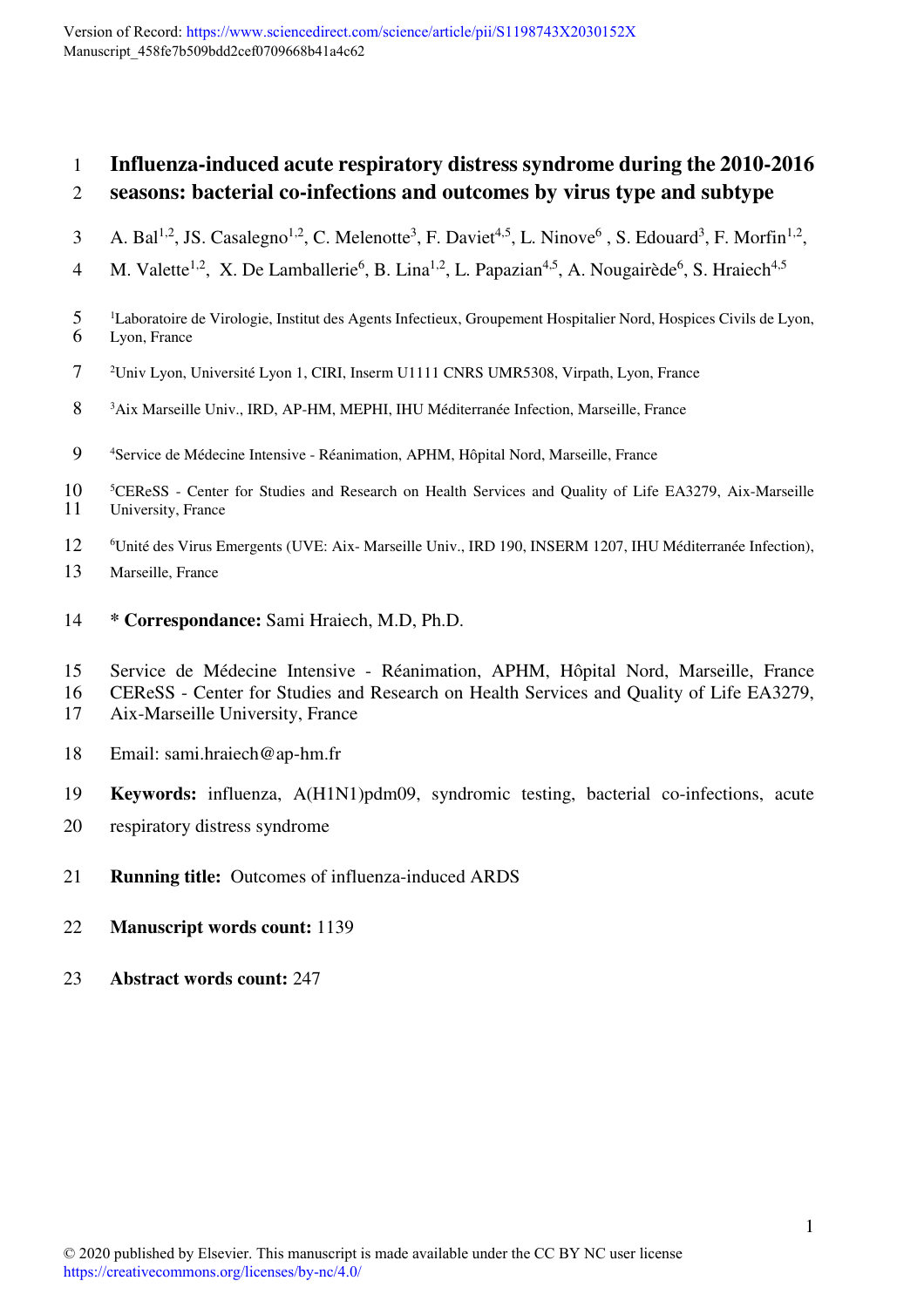24 **Objectives** 

25 We aimed to describe bacterial co-infections and acute respiratory distress (ARDS) outcomes 26 according to influenza type and subtype.

27 **Methods** 

28 A retrospective observational study was conducted from 2012 to 2016 in patients admitted to 29 the respiratory intensive care unit (ICU) of Marseille university hospital for influenza-induced 30 ARDS. Microbiological investigations, including multiplex molecular respiratory panel testing 31 and conventional bacteriological cultures, were performed as part of the routine ICU care on 32 the bronchoalveloar lavage collected at admission. Bacterial co-infections, ICU mortality, and 33 respiratory function were investigated according to virus type and subtype.

#### 34 **Results**

35 Among the 45 ARDS-patients included, A(H1N1)pdm09 was the most frequent influenza virus 36 identified (28/45 A(H1N1)pdm09, 8/45 A(H3N2), and 9/45 influenza B). Bacterial co-37 infections involving a total of 23 bacteria were diagnosed in 16/45 patients (36%). 38 A(H1N1)pdm09 patients presented fewer bacterial co-infections (17.9% *vs*. 50.0% for 39 A(H3N2) patients and 77.8% for B patients; p<0.01). Overall, mortality at 90 days post-40 admission was 33.3% (15/45), and there was no significant difference between influenza type 41 and subtype. The need for extracorporeal membrane oxygenation was more frequent for 42 A(H1N1)pdm2009 (20/28, 71.4%) and B patients (7/9, 77.8%) as compared to the A(H3N2) 43 subtype (1/8, 12.5%; p<0.01). A(H1N1)pdm09-ARDS patients were associated with fewer 44 ventilation-free days at day 28 (median [IQR]: 0[0-8] day) as compared with other influenza-45 ARDS patients (15 [0-25] days, p<0.05).

46 **Conclusions**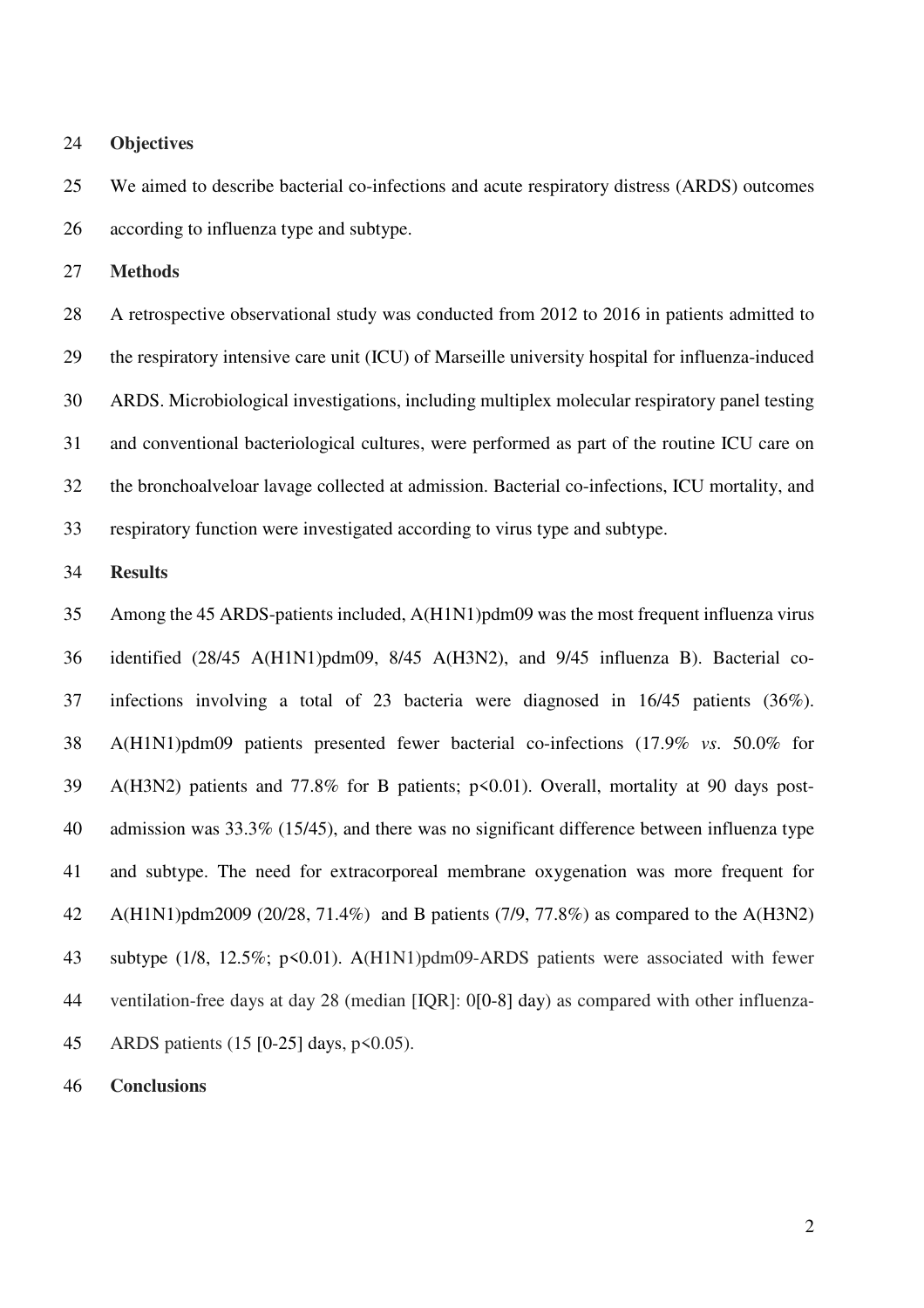47 In a population of influenza-induced ARDS, A(H1N1)pdm09 was associated with fewer 48 bacterial co-infections but poorer respiratory outcomes. These data underline the major role of 49 A(H1N1)pdm09 subtype on influenza disease severity.

50 **Introduction**

51 According to the World Health Organization (WHO), seasonal influenza may result in 290,000- 52 650,000 deaths annually [1]. Influenza surveillance networks estimated that approximately 15% 53 of hospitalized patients required admission to an intensive care unit (ICU), and the mortality 54 could be up to 45% in case of acute respiratory distress syndrome (ARDS) [2–4]. ARDS is a 55 life-threatening form of acute lung injury characterized by diffuse alveolar damage and lung 56 capillary endothelial injury [5]. The development of bacterial co-infections also contributes to 57 the severity of influenza infections, although their frequency and impact may differ according 58 to the circulating influenza virus [6]. It was reported that ARDS encompassed heterogenic sub-59 phenotypes associated with different clinical outcomes [7]. However, the outcomes of ARDS 60 according to influenza type and subtype have been poorly studied thus far. In this study we 61 aimed to describe bacterial co-infections and ARDS outcomes by influenza type/subtype.

#### 62 **Methods**

## 63 **Study population and outcome measures**

64 We conducted a retrospective observational study from the 2012-2013 to the 2015-2016 65 influenza seasons in the respiratory ICU of the Marseille university hospital (extracorporeal 66 membrane oxygenation, ECMO, reference centre). Inclusion criteria were the association of an 67 ARDS with a positive influenza polymerase chain reaction (PCR) test performed on the 68 bronchoalveloar lavage (BAL) collected at admission. Exposure variables were the influenza 69 type/subtype. Primary outcome was mortality at day 90. Secondary outcomes were the need for 70 ECMO, the duration of mechanical ventilation (MV), the number of ventilation-free days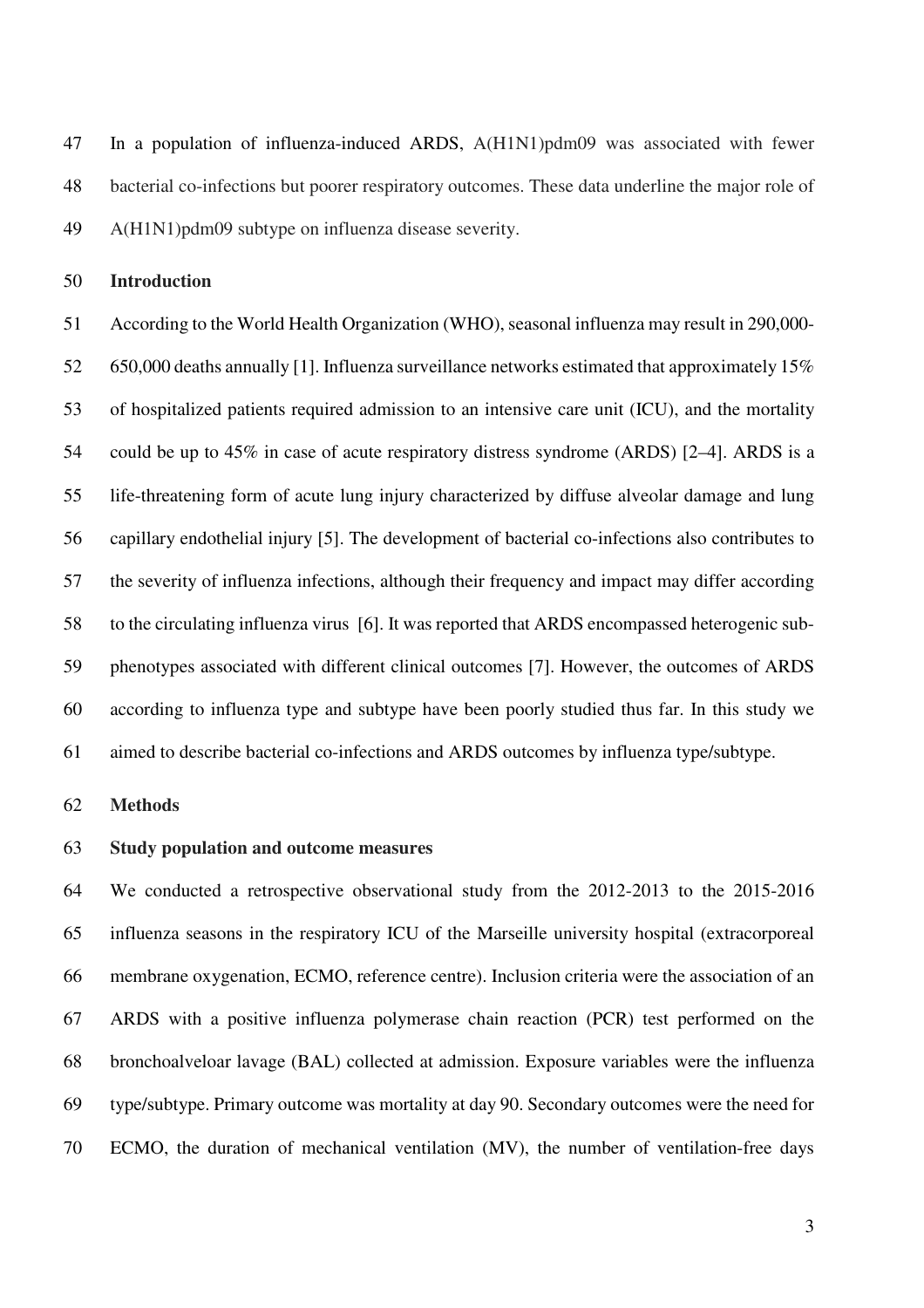71 (VFD) calculated from day 1 to day 28, and the length of ICU stay. Bacterial co-infections were 72 described according to influenza type/subtype. Clinical characteristics and demographic data 73 were retrospectively collected from electronic medical records.

## 74 **Microbiological diagnosis**

75 All microbiological investigations were performed on the BAL fluid collected at admission as 76 part of our ICU routine care. The main respiratory bacteria and viruses were tested using a 77 multiplex PCR assay (FTD respiratory pathogens 33; fast-track diagnostics, Luxembourg). 78 Influenza A subtyping, conventional bacteriological culture, specific PCR and pneumococcal 79 urinary antigen test (Alere Inc, MA, USA) were also performed. Respiratory bacterial co-80 infections were defined as procalcitonin level  $\geq 0.25$  µg/L associated with molecular and/or 81 culture detection of respiratory pathogen, and/or urinary detection of pneumococcal antigen. 82 See supplementary data for additional information.

#### 83 **Ethics**

84 In accordance with the national regulations, patients or relatives were informed at ICU 85 admission of the possible use of anonymous healthcare data collected retrospectively for 86 clinical research. They were also informed of the possibility to refuse the use of this data. The 87 study received approval from the French data protection authority (*Commission Nationale de*  88 *l'Informatique et des Libertés*) and is registered with the national data protection 89 agency (number 2019-57).

## 90 **Statistical Analysis**

91 Continuous variables are presented as means ± standard deviations (SD) or medians with 92 interquartile ranges [IQR] and compared using non-parametric Kruskal-Wallis or Mann– 93 Whitney tests. Proportions were compared using the Chi-squared or Fisher's exact test as 94 appropriate. A p-value of  $\leq 0.05$  was regarded as statistically significant. Statistical tests were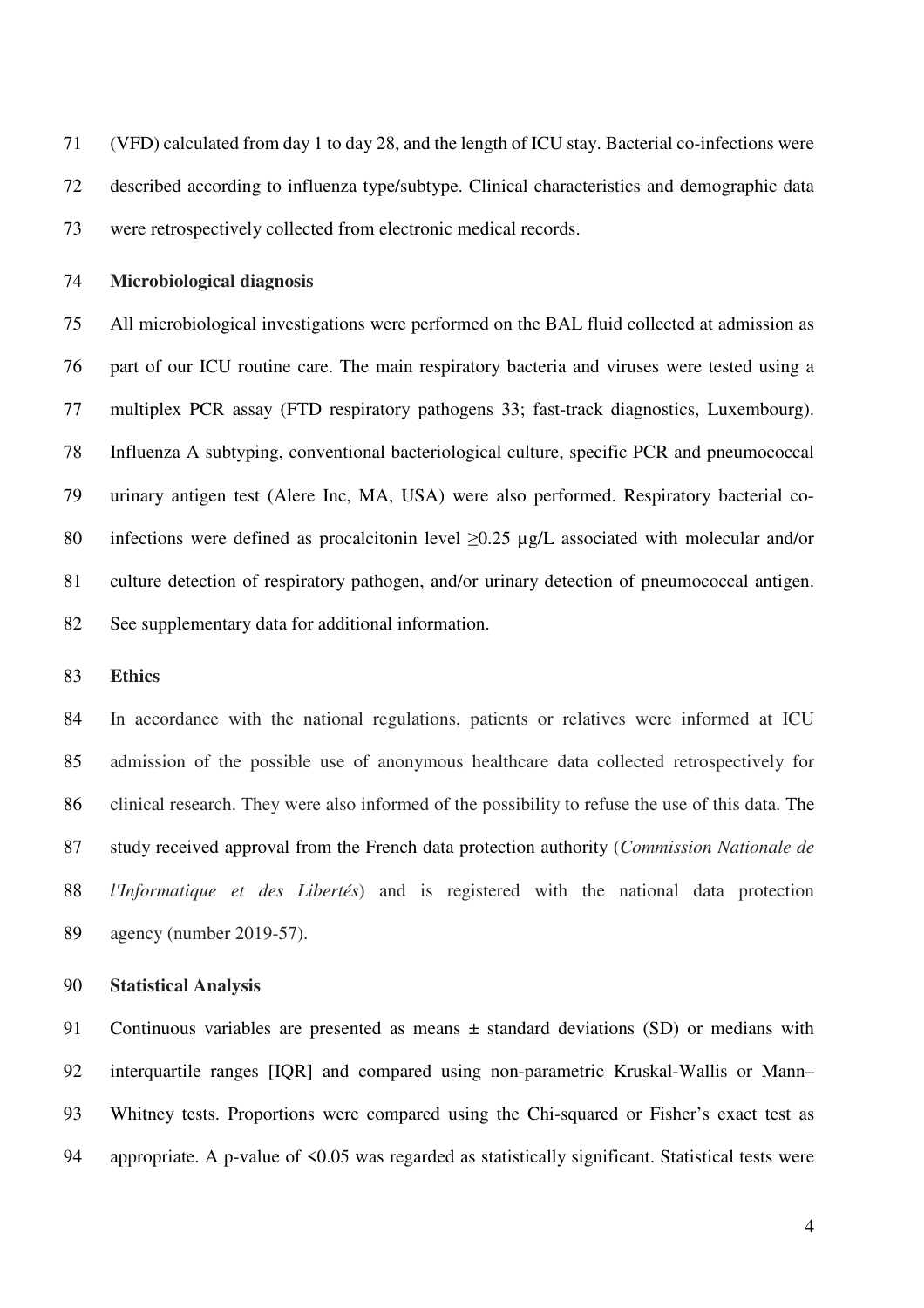95 performed using SPSS (IBM Corp. Released 2010. IBM SPSS Statistics for Windows, Version 96 19.0. Armonk, NY, USA).

97 **Results** 

98 **Study population** 

99 A(H1N1)pdm2009 subtype represented the most frequent influenza virus detected (28/45 100 A(H1N1)pdm2009, 8/45 A(H3N2) subtype and 9/45 B type). Mean±SD age differed 101 according to influenza type/subtype (A(H3N2): 69.4±9.8 years; A(H1N1): 55.4±14.1 years; B 102 patients: 49.7±19.1 years, p<0.05). Most patients had pre-existing comorbidities (35/45, 103 77.8%), but vaccination rate was only 11.1% (5/45; Table 1). Empirical antibiotic therapy was 104 initiated with or adjusted to a broad spectrum β-lactam and macrolide for all patients. Of note, 105 approximately 90% of patients had received antibiotics prior to ICU admission. Antiviral 106 treatment (oseltamivir) was administered to all patients. None received intravenous 107 neuraminidase inhibitors. No viral co-infection was diagnosed in this cohort.

#### 108 **Bacteriological results at admission according to influenza type and subtype**

109 A bacterial co-infection was detected in 16 patients (35.6%). A(H1N1)pdm09 patients 110 presented fewer bacterial co-infections than patients infected with another type/subtype (17.9%) 111 *vs*. 50.0% for A(H3N2) patients and 77.8% for B patients; p<0.01). A total of 23 respiratory 112 bacteria were identified, mainly *Staphylococcus aureus* (9/23, 39%) and *Streptococcus*  113 *pneumoniae* (7/23, 30%, table 1). Six of the 23 (26.1%) bacteria responsible of co-infections 114 were detected using conventional cultures.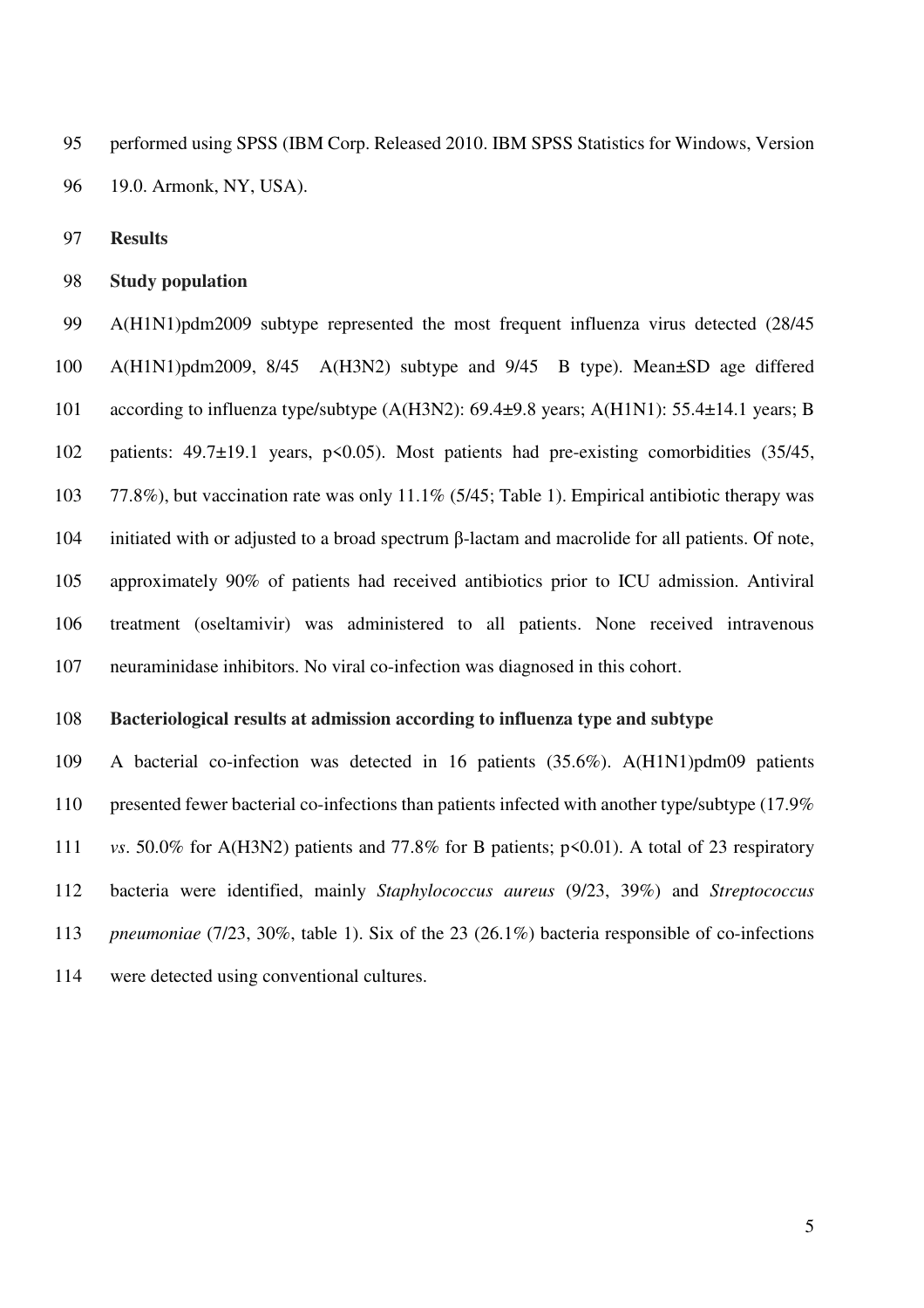# 115 **Table 1. Patient characteristics by influenza type and subtype**

|                                           | <b>Total</b>      | A(H1N1)          | A(H3N2)           | $\bf{B}$           | p-value          |
|-------------------------------------------|-------------------|------------------|-------------------|--------------------|------------------|
|                                           | $n=45$            | $n=28$           | $n=8$             | $n=9$              |                  |
| <b>Clinical features</b>                  |                   |                  |                   |                    |                  |
| Age, mean value, years $\pm$<br><b>SD</b> | $56.7 \pm 15.6$   | $55.4 \pm 14.1$  | $69.4 + 9.8$      | 49.7±19.1          | < 0.05           |
| Male sex, $n$ (%)                         | 27(60.0)          | 17(60.7)         | 5(62.5)           | 5(55.6)            | ns               |
| Influenza vaccination, $n$ (%)            | 5(11.1)           | 4(14.3)          | 1(12.5)           | 0(0.0)             | ns               |
| No comorbidity, $n(\%)$                   | 10(22.2)          | 6(21.4)          | 2(25.0)           | 2(22.2)            | ns               |
| Smoking, $n$ (%)                          | 23(51.1)          | 16(57.1)         | 5(62.5)           | 2(22.2)            | ns               |
| Heart disease, $n$ (%)                    | 16(35.6)          | 11(39.2)         | 3(37.5)           | 2(22.2)            | ns               |
| Diabetes, $n$ (%)                         | 13 (28.9)         | 10(35.7)         | 2(25.0)           | 1(11.1)            | ns               |
| Obesity, $n$ (%)                          | 12(26.7)          | 9(32.1)          | 1(12.5)           | 2(22.2)            | ns               |
| COPD, $n$ $(\%)$                          | 11(24.4)          | 6(21.4)          | 3(37.5)           | 2(22.2)            | ns               |
| Immunosuppression, $n$ (%)                | 8(17.8)           | 4(14.3)          | 3(37.5)           | 1(11.1)            | ns               |
| Alcoholism, $n$ (%)                       | 6(13.3)           | 2(7.1)           | 2(25.0)           | 2(22.2)            | ns               |
| Pregnancy, $n$ (%)                        | 1(2.2)            | 0(0.0)           | 0(0.0)            | 1(11.1)            | ns               |
| Patient pathway, $n(\%)$                  |                   |                  |                   |                    |                  |
| Admission from other ICU                  | 24(53.3)          | 18(64.3)         | 2(25.0)           | 4(44.4)            | ns               |
| Admission from emergency<br>department    | 11(24.4)          | 4(14.3)          | 5(62.5)           | 2(22.2)            | ns               |
| Admission from other unit                 | 7(15.6)           | 5(17.9)          | 1(12.5)           | 1(11.1)            | ns               |
| Other                                     | 3(6.7)            | 1(3.6)           | 0(0.0)            | 2(22.2)            | ns               |
| <b>Bacteriological results</b>            |                   |                  |                   |                    |                  |
| Bacterial co-infection, $n$ (%)           | 16(35.6)          | 5(17.9)          | 4(50.0)           | 7(77.8)            | 50.01            |
| S. aureus                                 | 9(20.0)           | 5(17.9)          | 0(0.0)            | 4(44.4)            | ns               |
| S. pneumoniae                             | 7(15.6)           | 1(3.6)           | 3(37.5)           | 3(33.3)            | < 0.05           |
| S. pyogenes<br>H. influenzae              | 2(4.4)<br>5(11.1) | 0(0.0)<br>0(0.0) | 0(0.0)<br>1(12.5) | 2(22.2)<br>4(44.4) | < 0.05<br>< 0.01 |

116 SD: standard deviation; ns: non-significant; COPD: chronic obstructive pulmonary disease

## 117 **Patient outcomes according to influenza type and subtype**

118 Overall, mortality at 90 days post-admission was 33.3% (15/45), and there was no significant 119 difference between influenza type and subtype. Twenty-six patients (58%) presented with 120 severe ARDS. The need for ECMO was more frequent for A(H1N1)pdm2009 (20/28, 71.4 %) 121 and B patients (7/9,77.8%) as compared with A(H3N2) subtype (1/8, 12.5%; p<0.01). The 122 median [IQR] VFD at day 28 was significantly different between influenza type and subtype 123 (A(H1N1)pdm09 patients: 0[0-8] days; B patients: 9[0-18] days; A(H3N2) patients: 27[0.0-28]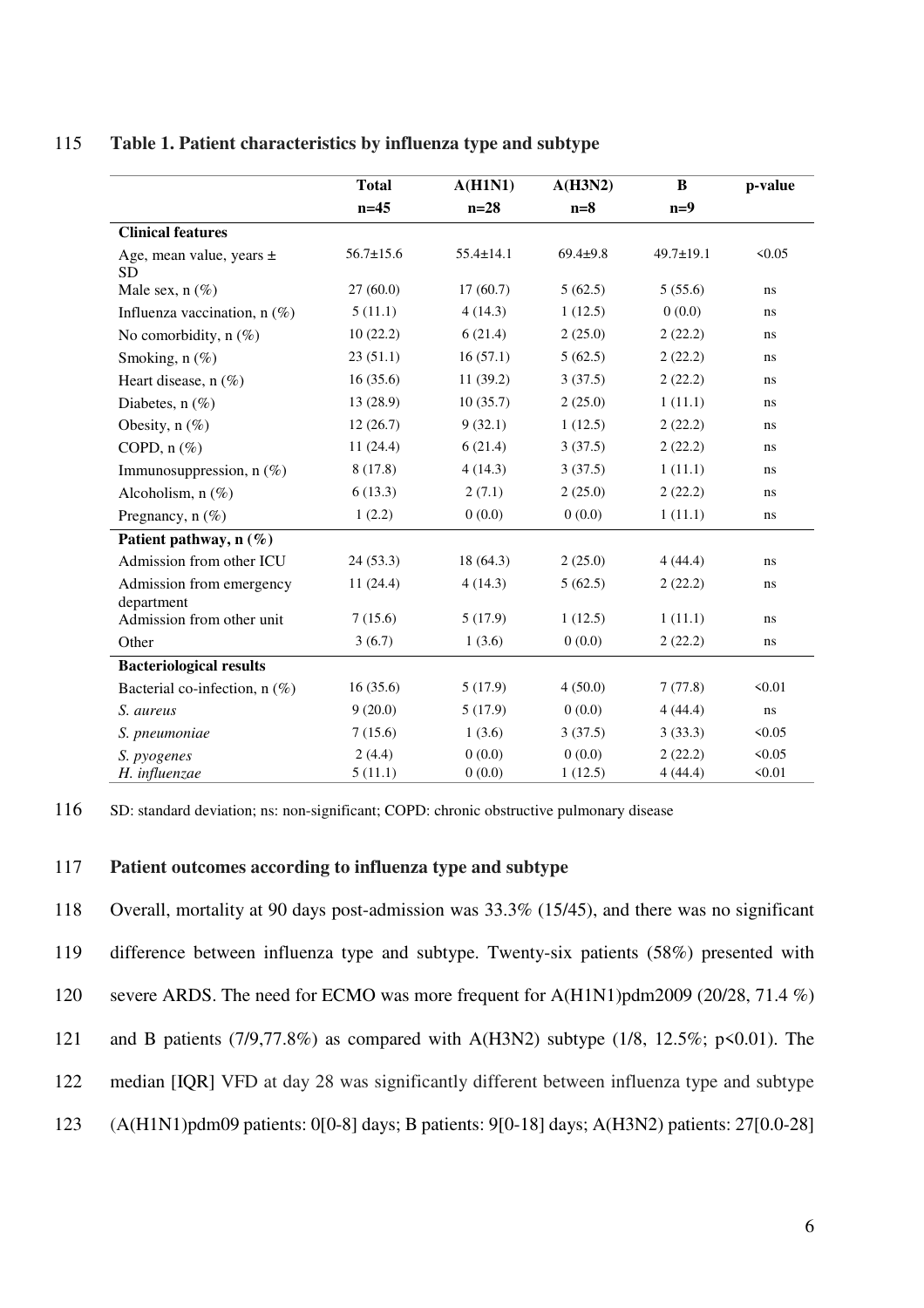- 124 days, p<0.05; Table 2). A(H1N1)pdm09-ARDS patients were associated with fewer
- 125 ventilation-free days at day 28 (median [IQR]: 0[0-8] day) as compared with other influenza-
- 126 ARDS patients (15[0-25] days, p<0.05).

| 127 | Table 2. Patient severity and outcome according to influenza type and subtype |  |  |
|-----|-------------------------------------------------------------------------------|--|--|
|     |                                                                               |  |  |

|                                           | <b>Total</b>               | A(H1N1)                 | A(H3N2)               | B                      | p-value |
|-------------------------------------------|----------------------------|-------------------------|-----------------------|------------------------|---------|
|                                           | $n=45$                     | $n=28$                  | $n=8$                 | $n=9$                  |         |
| <b>Severity at ICU admission</b>          |                            |                         |                       |                        |         |
| Mild ARDS, $n$ $(\%)$                     | 4(8.9)                     | 1(3.6)                  | 2(25.0)               | 1(11.1)                | ns      |
| Moderate ARDS, n (%)                      | 15(33.3)                   | 10(35.7)                | 3(37.5)               | 2(22.2)                | ns      |
| Severe ARDS, $n$ (%)                      | 26(57.8)                   | 17(60.7)                | 3(37.5)               | 6(66.7)                | ns      |
| SOFA, mean $\pm$ SD                       | $9.0 \pm 4.2$              | $8.9 \pm 4.4$           | $7.5 \pm 3.2$         | $11.0 \pm 3.9$         | ns      |
| SAPS II, mean $\pm$ SD                    | $48.2 \pm$                 | $46.3 \pm 13.4$         | $49.3 \pm 13.2$       | $53.3 \pm 19.6$        | ns      |
| Pa02/Fi02 (mmHg) mean $\pm$ SD            | 14.7<br>$98.9 \pm$<br>41.7 | $99.6 \pm 40.7$         | $109.0 \pm 49.2$      | $87.9 \pm 38.3$        | ns      |
| <b>Patient outcomes</b>                   |                            |                         |                       |                        |         |
| 90-day mortality, $n$ (%)                 | 15(33.3)                   | 10(35.7)                | 3(37.5)               | 2(22.2)                | ns      |
| ECMO, $n$ $(\%)$                          | 28(62.2)                   | 20(71.4)                | 1(12.5)               | 7(77.8)                | 50.01   |
| MV duration, days, median [IQR]           | 21.6<br>$[6.0 - 33.0]$     | 22.5<br>$[13.8 - 41.8]$ | 1.5<br>$[0.0 - 12.8]$ | 10.0<br>$[6.0 - 17.0]$ | 50.01   |
| VFD at day 28, median [IQR]               | $\Omega$<br>$[0-18]$       | $\Omega$<br>$[0-8]$     | 27<br>$[0-28]$        | 9<br>$[0-18]$          | 50.05   |
| Length of ICU stay, days, median<br>[IQR] | 23.3<br>$[8.0 - 32.0]$     | 25.0<br>$[13.8 - 42.3]$ | 9.0<br>$[5.0 - 18.5]$ | 15.0<br>$[6.0-17.0]$   | 50.05   |

128 ARDS was categorized as mild, moderate, or severe according to the Berlin conference definition [5]. ICU:

128 INDS was categorized as mild, moderate, or severe according to the Berlin conference definition [5]. ICU:<br>
129 intensive care unit, ns: non-significant; ARDS: acute respiratory distress syndrome, SOFA: sequential organ

130 failure assessment, SD: standard deviation, SAPS: simplified acute physiology score, ECMO: extracorporeal<br>131 membrane oxygenation, IQR: interquartile range, VFD: ventilation free-days.

membrane oxygenation, IQR: interquartile range, VFD: ventilation free-days.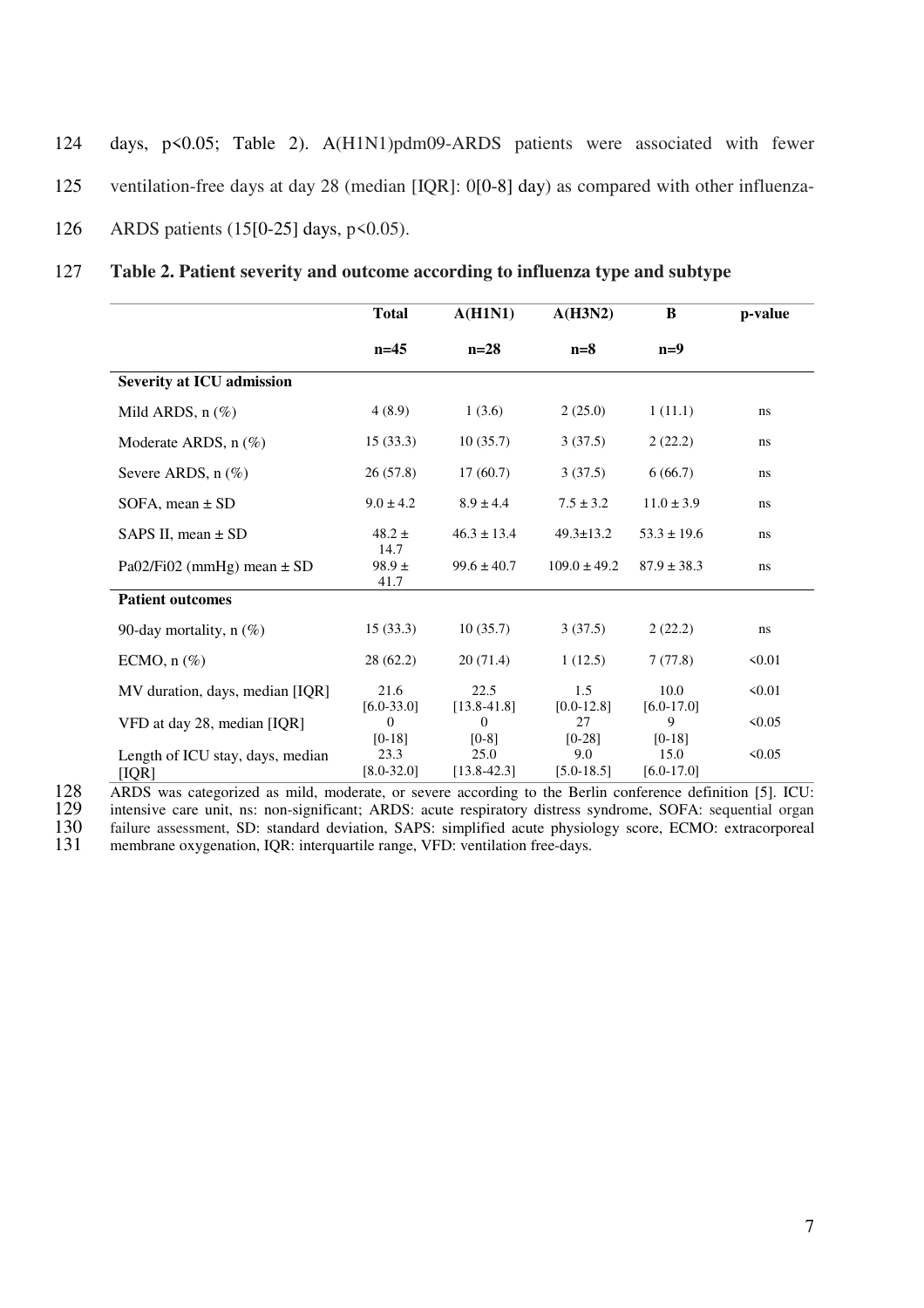#### 132 **Discussion**

133 In the present study of influenza-induced ARDS, A(H1N1)pdm09 was found to be predominant 134 and was associated with fewer bacterial co-infections and poorer respiratory outcomes than 135 A(H3N2) or B-induced ARDS.

136 Since 2009, A(H1N1)pdm09 has also been reported to be the most frequently detected in ICU 137 patients underscoring the particular virulence of this influenza subtype [4,8,9]. Töpfer et al. 138 found that A(H1N1)pdm09-ARDS led to a more important impairment of gas exchange as 139 compared to non-A(H1N1)pdm09-ARDS; interestingly, the rate of bacterial co-infection 140 between the two groups was not different [10]. These results are consistent with initial reports 141 from the 2009 pandemic during which A(H1N1)pdm09 subtype was responsible for extremely 142 severe infections mostly without the development of bacterial co-infections [2,11]. Several 143 studies have, however, found greater morbidity and mortality rates in case of bacterial co-144 infections associated with A(H1N1)pdm09 indicating that viral pneumonia alone is not 145 exclusively responsible for the severity of influenza infections [4,12,13].

146 It has been reported that A(H3N2) particularly affected elderly people, as was found herein, 147 leading to a high mortality and ICU admission rates in this population [9]. Although considered 148 as less severe and mainly responsible for mild presentation in children, B infections can also 149 cause severe and fatal cases [14], notably due to the development of bacterial co-infections [15]. 150 In the present study, most of influenza B-induced ARDS patients presented severe forms of 151 ARDS and were more frequently associated with bacterial co-infections at ICU admission.

152 The main limitation of this retrospective study is the number of patients included which did not 153 allow the investigation of the role of co-infections on respiratory function for each influenza 154 type and subtype. However, a high number of influenza-induced ARDS patients might be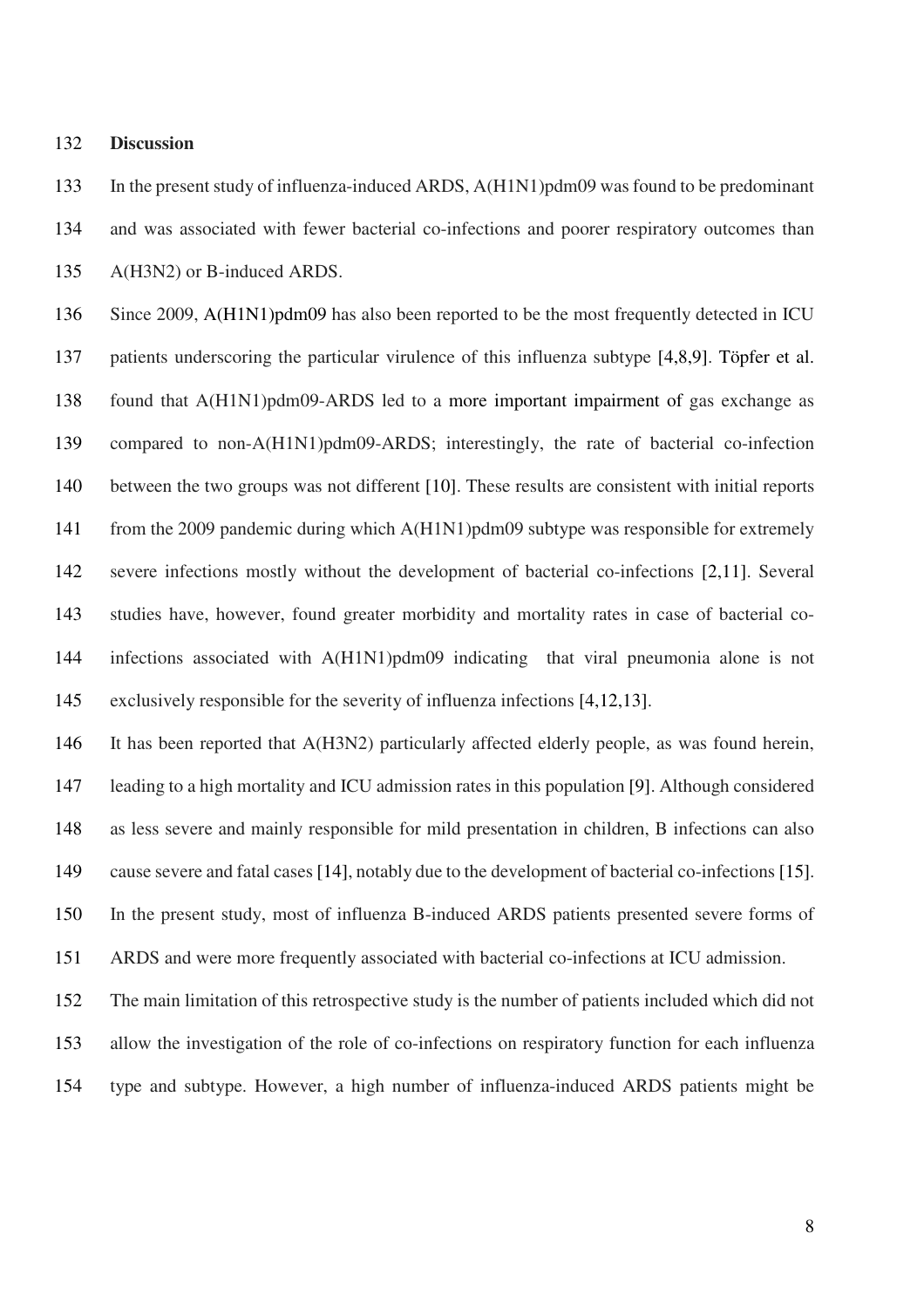| 155 | difficult to achieve and comprehensive descriptive data regarding the microbial epidemiology |
|-----|----------------------------------------------------------------------------------------------|
| 156 | and ARDS outcomes related to the three circulating influenza viruses are lacking.            |

157 To conclude, the present study underlines the major role of A(H1N1)pdm09 on influenza 158 disease severity. The detection of this subtype at admission should alert clinicians to the 159 potential evolution towards an extremely severe case requiring long ICU stay.

# 160 **Conflicts of interest**

161 The authors declare that the study was conducted in the absence of any commercial or financial 162 relationships that could be construed as a potential conflict of interest.

#### 163 **Acknowledgments**

164 We thank Philip Robinson (DRCI, Hospices Civils de Lyon) for help in manuscript preparation.

#### 165 **Author contributions**

166 AB, J-SC, BL, XD, LP, AN, SH conceived the study. AN, MV, LN, FM, SE performed

- 167 microbiological investigations. CM, FD, LP, SH are the guarantors for clinical data and sample
- 168 collection. AB and JS-C were the main writers of the manuscript. All authors reviewed and
- 169 approved the final version of the manuscript.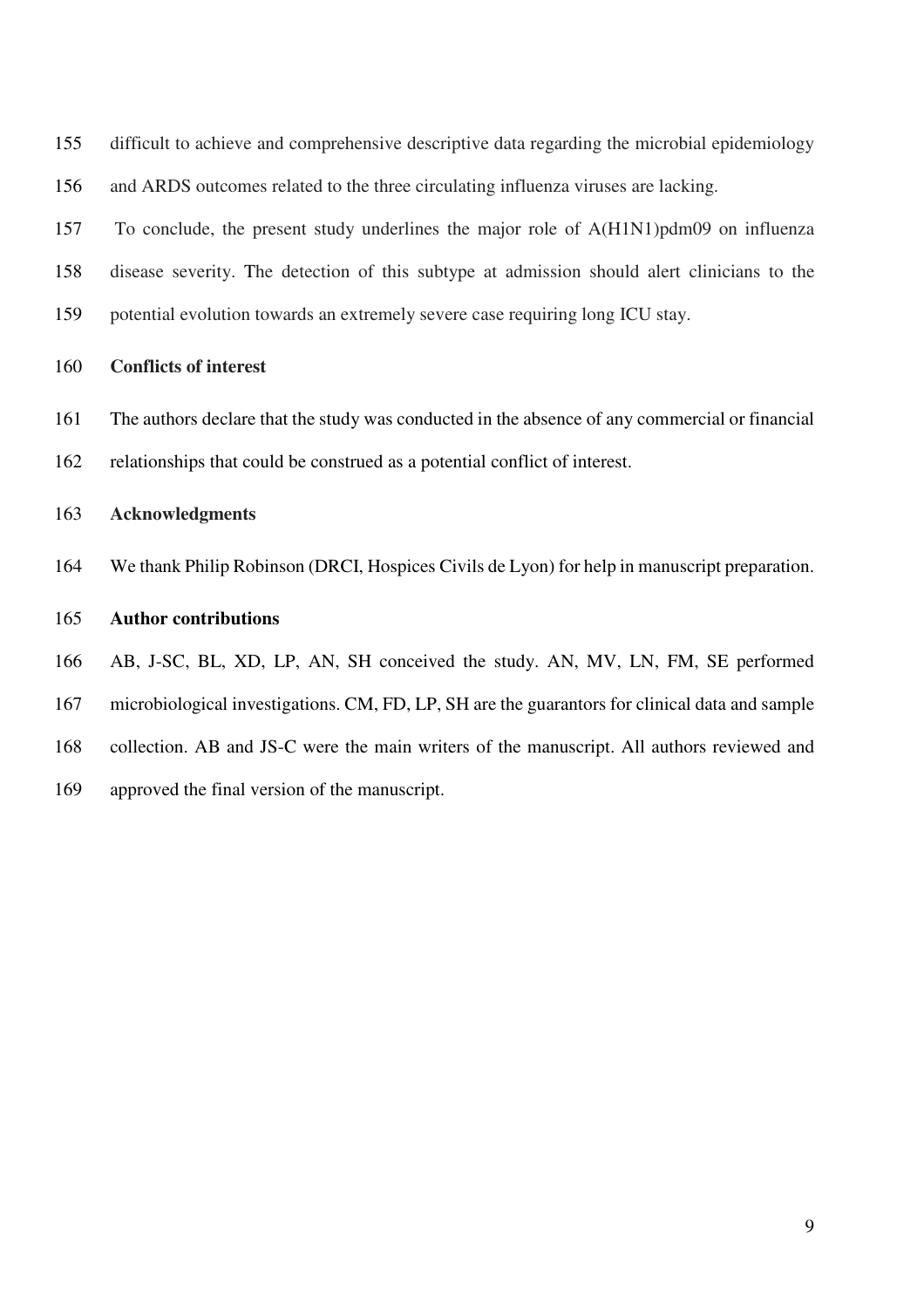# 170 **References**

- 171 [1] World health organization (WHO). Influenza burden of disease. Available from: 172 https://www.who.int/influenza/surveillance\_monitoring/bod/en/
- 173 [2] Domínguez-Cherit G, Lapinsky SE, Macias AE, Pinto R, Espinosa-Perez L, de la Torre 174 A, et al. Critically Ill patients with 2009 influenza A(H1N1) in Mexico. JAMA 175 2009;302:1880–7. https://doi.org/10.1001/jama.2009.1536.
- 176 [3] Dao CN, Kamimoto L, Nowell M, Reingold A, Gershman K, Meek J, et al. Adult 177 hospitalizations for laboratory-positive influenza during the 2005-2006 through 2007- 178 2008 seasons in the United States. J Infect Dis 2010;202:881–8. 179 https://doi.org/10.1086/655904.
- 180 [4] Rozencwajg S, Bréchot N, Schmidt M, Hékimian G, Lebreton G, Besset S, et al. Co-181 infection with influenza-associated acute respiratory distress syndrome requiring 182 extracorporeal membrane oxygenation. Int J Antimicrob Agents 2018;51:427–33. 183 https://doi.org/10.1016/j.ijantimicag.2017.11.005.
- 184 [5] ARDS Definition Task Force, Ranieri VM, Rubenfeld GD, Thompson BT, Ferguson 185 ND, Caldwell E, et al. Acute respiratory distress syndrome: the Berlin Definition. JAMA 186 2012;307:2526–33. https://doi.org/10.1001/jama.2012.5669.
- 187 [6] McCullers JA. The co-pathogenesis of influenza viruses with bacteria in the lung. Nat 188 Rev Microbiol 2014;12:252–62. https://doi.org/10.1038/nrmicro3231.
- 189 [7] Calfee CS, Delucchi K, Parsons PE, Thompson BT, Ware LB, Matthay MA, et al. 190 Subphenotypes in acute respiratory distress syndrome: latent class analysis of data from 191 two randomised controlled trials. Lancet Respir Med 2014;2:611–20. 192 https://doi.org/10.1016/S2213-2600(14)70097-9.
- 193 [8] Chaves SS, Aragon D, Bennett N, Cooper T, D'Mello T, Farley M, et al. Patients hospitalized with laboratory-confirmed influenza during the 2010-2011 influenza 195 season: exploring disease severity by virus type and subtype. J Infect Dis 196 2013;208:1305–14. https://doi.org/10.1093/infdis/jit316.
- 197 [9] Lytras T, Andreopoulou A, Gkolfinopoulou K, Mouratidou E, Tsiodras S. Association 198 between type-specific influenza circulation and incidence of severe laboratory-199 confirmed cases; which subtype is the most virulent? Clin Microbiol Infect Off Publ Eur 200 Soc Clin Microbiol Infect Dis 2019. https://doi.org/10.1016/j.cmi.2019.11.018.
- 201 [10] Töpfer L, Menk M, Weber-Carstens S, Spies C, Wernecke K-D, Uhrig A, et al. 202 Influenza A (H1N1) vs non-H1N1 ARDS: analysis of clinical course. J Crit Care 203 2014;29:340–6. https://doi.org/10.1016/j.jcrc.2013.12.013.

# 204 [11] ANZIC Influenza Investigators, Webb SAR, Pettilä V, Seppelt I, Bellomo R, Bailey M, 205 et al. Critical care services and 2009 H1N1 influenza in Australia and New Zealand. N 206 Engl J Med 2009;361:1925–34. https://doi.org/10.1056/NEJMoa0908481.